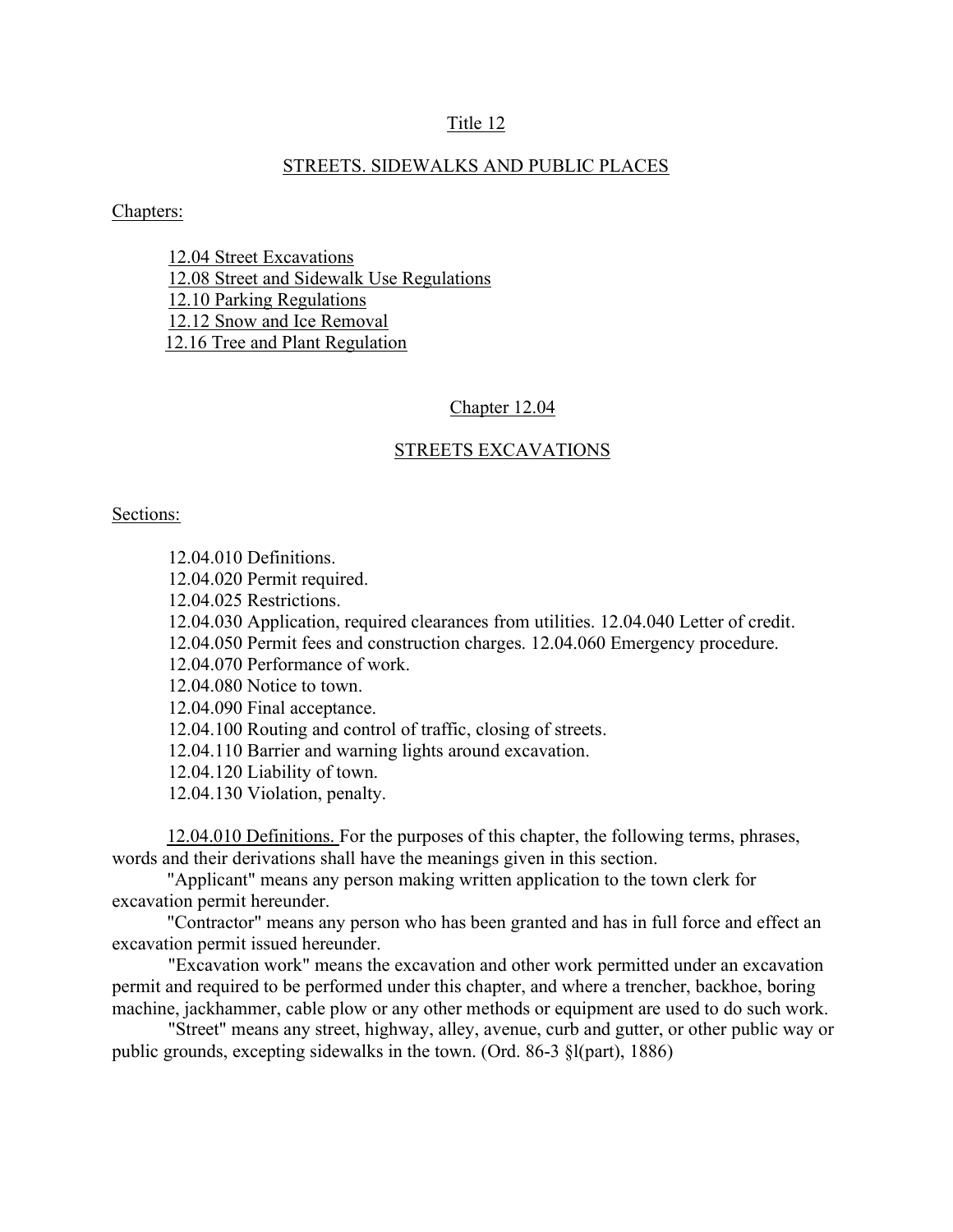12.04.020 Permit required. It is unlawful for any person to dig up, break, excavate, tunnel, undermine or in any manner break up any street or sidewalk to make or cause to be made any excavation in or under the surface of any street or sidewalk or to place, deposit or leave upon any street or sidewalk any dirt or other excavated material obstructing or tending to interfere with the free use of the street or sidewalk unless such person shall first have obtained an excavation permit therefore from the town clerk as provided in this chapter. This section shall not pertain to nor require the town to obtain a permit to work on or under any town street or sidewalk or otherwise comply with the provisions of this chapter. (Ord. 86-3 §l(part), 1986)

12.04.025 Restrictions. The Town may adopt, by Resolution, restrictions and limitations on the use, retention or acquisition of an excavation permit including, but not limited to, restrictions on who may receive such a permit based on past excavations, manner of excavation restrictions, and seasonal and temporal restrictions. It shall be unlawful to utilize an excavation permit in a manner contrary to such adopted restrictions, and the Town retains all rights to enforce such restrictions by any lawful means, at law or equity. (Ord. 2011-01)

12.04.030 Application--Required clearances from utilities. No excavation permit shall be issued unless a written application for the issuance of any excavation permit is submitted to the town clerk. Before a permit may be issued, the application shall state the name and address of the applicant, the nature, location and purpose of the excavation, the date of the commencement of the work and approximate completion date. The contractor shall request any necessary locates from the utility companies or otherwise maintain satisfactory clearances from gas, water, sewer, telephone or other facilities so such utilities will not be damaged or existing services interfered with. (Ord. 86-3 §l(part) , 1986)

### 12.04.040 Letter of credit or cash bond, insurance.

A. Before any person, firm, corporation, partnership, company, association or agency shall do any work as permitted by this chapter, a letter of credit in an amount of thirty dollars (\$30.00) per lineal foot of excavation, but in no case less than five hundred dollars (\$500.00) issued by a bank within this state shall be filed with the town clerk guaranteeing faithful compliance with this chapter. Before acceptance the letter of credit shall be approved by the town attorney. A certified check or cash bond in the same amount may be deposited with the Town Clerk in lieu of the letter of credit. Said security shall be held for a period of time not to exceed one year from the accepted completion of the work. Accepted completion is subject to any and all conditions set forth in this chapter. At any time this security may be forfeited in writing by the person or entity posting the security. In such event the town will proceed to complete the necessary repairs.

B. Any person or contractor, prior to commencing excavation under this chapter, shall furnish the town satisfactory written evidence that they have in full force and will maintain in full force during the period of excavation, public liability insurance coverage of not less that one hundred thousand dollars (\$100,000.00) per person and five hundred thousand dollars (\$500,000.00) per occurrence, and property damage insurance coverage of not less than one hundred thousand dollars (\$100,000.00) per occurrence. Said policies shall name the town as an additional insured.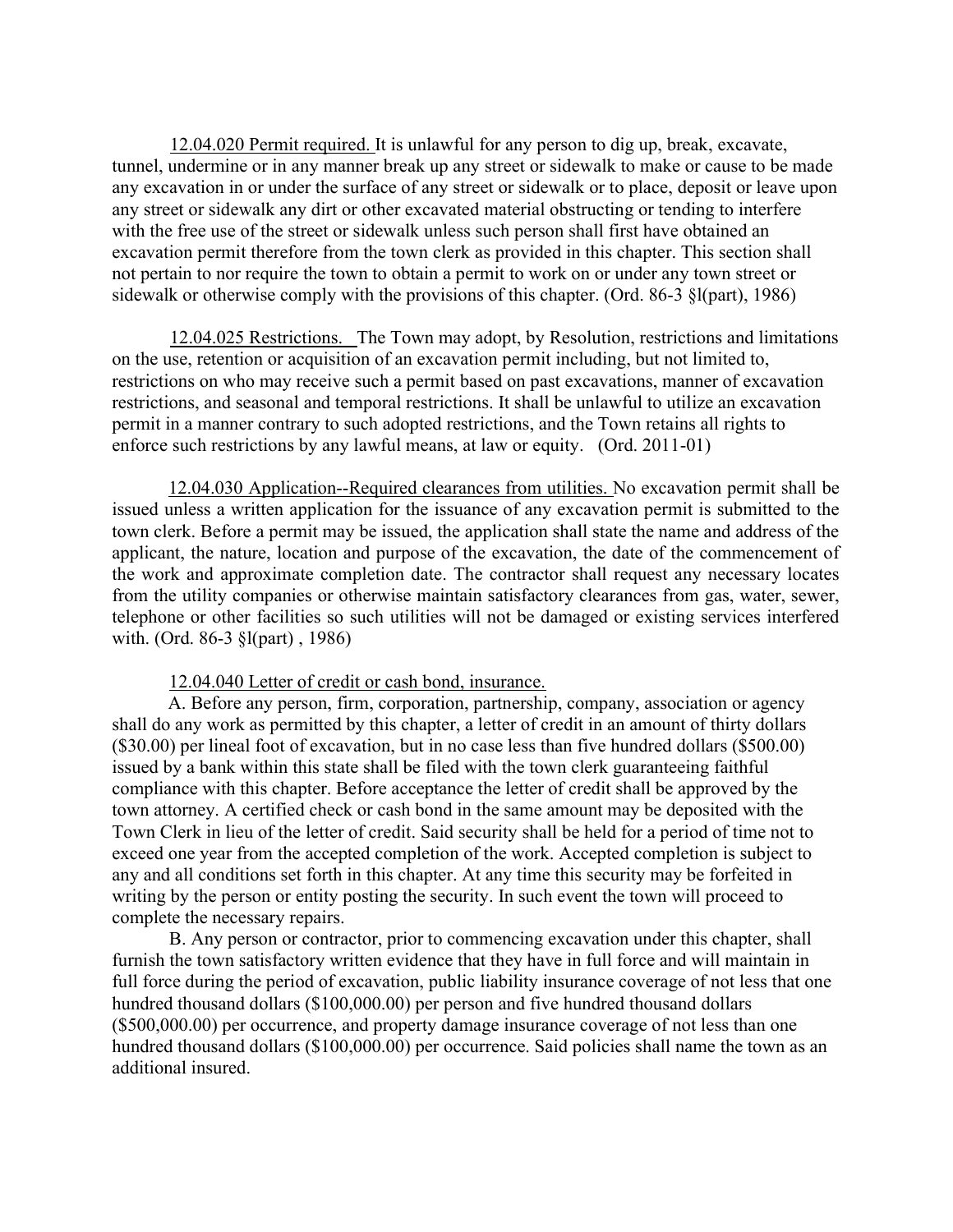12.04.050 Permit fees and construction charges.

A. A non-refundable fee of ten dollars (\$10.00) per running foot of excavation, but in no case less than five hundred dollars (\$500.00) shall be collected by the town clerk for issuance of a required excavation permit.

B. Whenever, in the opinion of the town, it would be in the best interests of the town for the town to replace or repair the street or sidewalk surface or pavement cut, dug up, damaged, tunneled under, undermined, or in any way altered under the provisions of this chapter, such work will be done by the town under the supervision of an authorized agent of the town, or by a person under contract with the town and under the supervision of an authorized agent of the town, the town shall require a nonrefundable cash payment at the time of issuance of the excavation permit in the amount of thirty dollars (\$30.00) per running foot of excavation but in no case less than five hundred dollars (\$500.00) to cover the costs of restoring the street or sidewalk to the standard repair detail prepared by the town engineer.

12.04.060 Emergency procedure. In the event of an emergency arising whereby excavation is made and no permit has been issued, then the person doing the excavation shall, as soon as possible, report same to the town clerk, not later than the next working day, securing the permit therefore. (Ord. 86-3 §1(part) , 1986)

12.04.070 Performance of work. All work performed pursuant to the issuance of an excavation permit shall be done as follows:

A. All cuts of the asphalt pavement or concrete sidewalk shall be made in a neat and workmanlike manner with the edge of the cut vertical and any necessary corners shall be at right angles. All cuts of graveled surfaces shall be made in as neat and workmanlike manner as possible, with the edge of the cut vertical and any necessary corners shall be cut as close as possible to right angles. No random breaks or cuts will be permitted. The width of the trench excavation shall not be less than eighteen inches.

 B. Upon completion of the work, the contractor shall remove all surplus construction materials and debris resulting from the work, leaving the entire site free, clean, and in a neat condition.

C. The contractor shall be responsible for restoring any pavement, graveled surface, curb, sidewalk or any other structure removed or damaged during the course of trenching activity, to its original condition or better. The contractor may be required by the town to place temporary patches or repairs as necessary to restore the traveled way during periods of the winter or during weather conditions which will not allow permanent repairs. Where extensive trench activity will be performed and the contractor wishes to delay permanent repairs until final stages of the project, the town may require temporary surface repairs. The contractor shall be required to backfill all street and sidewalk cuts and provide at least a temporary surface repair within twenty-four hours of opening such cut in any arterial street or forty-eight hours in any lesser street classification, unless otherwise allowed by the town. Upon backfilling any street or sidewalk cut and allowing access of such area to the public, the surface of such cut shall be maintained by the contractor until permanently restored.

D. For purposes of this section, a temporary repair shall be constructed and maintained of any material which is not permeable to water, does not become unstable from common use of the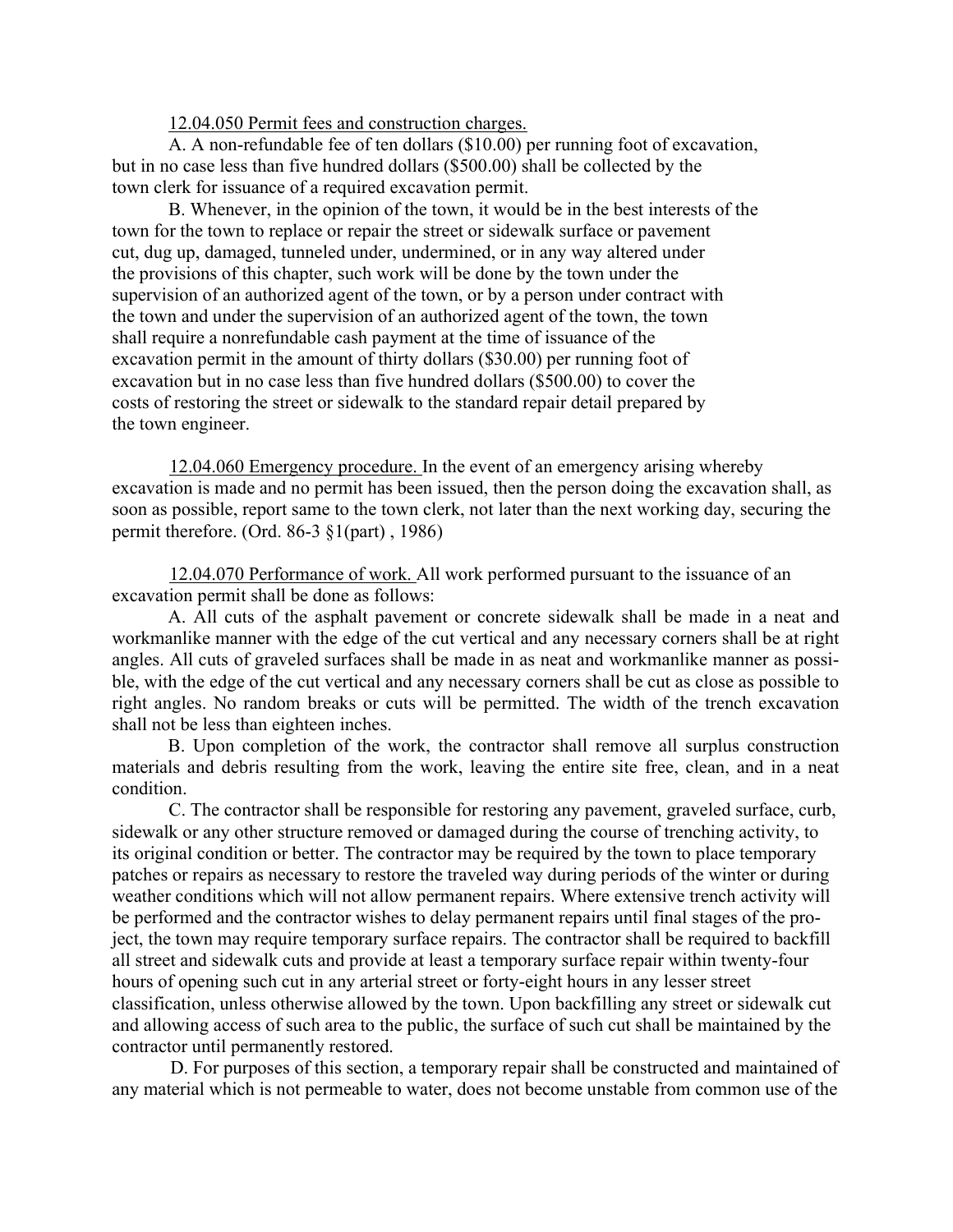particular area and provides a surface smoothness consistent with posted vehicle speed, and does not constitute a hazard to the public. (Ord. 86-3 §l(part) / 1986)

12.04.080 Notice to town. Prior to placing any backfill required by this chapter, the person making the replacement shall notify the town of his intent a sufficient time in advance to allow for inspection of the backfill. (Ord. 86-3 §l(part) / 1986)

12.04.090 Final acceptance. Pursuant to the inspection of the backfill, the town shall determine whether the utility cut patch is acceptable or not. When the town finds the patch acceptable, an authorized representative shall sign and date the portion of the approved excavation application. The date shown along with the signature is the beginning of the one-year warranty period. If the town finds the utility cut patch unacceptable, the town shall have the option of requiring the contractor to repair the patch, or doing the work and deducting the cost of the work from the surety posted with the town. The contractor will be held responsible for all defects occurring in the work performed during and after the one-year warranty period. The purpose of the one-year warranty period is to establish a maximum time period for which the security will be held and not to limit the liability of the contractor for the repair of faulty work. (Ord. 86-3 §l (part), 1986)

12.04.100 Routing and control of traffic--Closing of streets.

A. The contractor shall take appropriate measures to assure that, during the performance of the excavation work, traffic conditions shall be maintained, as nearly normal as practicable, at all times. The contractor shall route and control traffic including his own vehicles as directed by the town police department or its successor.

B. The mayor may permit the closing of streets to all traffic for a period of time prescribed by him if, in his opinion, it is necessary.

C. Excavations which traverse an arterial or collector street shall be limited to one-half the width of the street at anyone time, unless an emergency situation exists which requires that the entire width of the street be excavated. (Ord. 86-3 §l(part), 1986)

12.04.110 Barrier and warning lights around excavation. The contractor shall, when performing work pursuant to an excavation permit, maintain barricades and traffic control devices in accordance with Part VI, MUTCD "Traffic Controls for Street and Highway Repair and Maintenance." Barricades shall contain in letters at least four inches high the name of the person making such cut and such barricade shall be maintained until such cut, hole or trench is accepted by the town for refilling and restoration to original condition. Each person placing such barricade shall maintain a warning light(s), or automatic flashers on the barricades at night or periods of limited visibility, as provided in accordance with said Part VI of MUTCD. Comparable barricades and lights shall be required for all sidewalk cuts. (Ord. 86-3 §l(part), 1986)

12.04.120 Liability of town. This chapter shall not be construed as imposing upon the town or any official or employee any liability or responsibility for damages to any person injured by the performance of any excavation work For which an excavation permit is issued hereunder; nor shall the town or any official or employee thereof be deemed to have assumed any such liability or responsibility )y reason of inspections authorized hereunder, the issuance )f any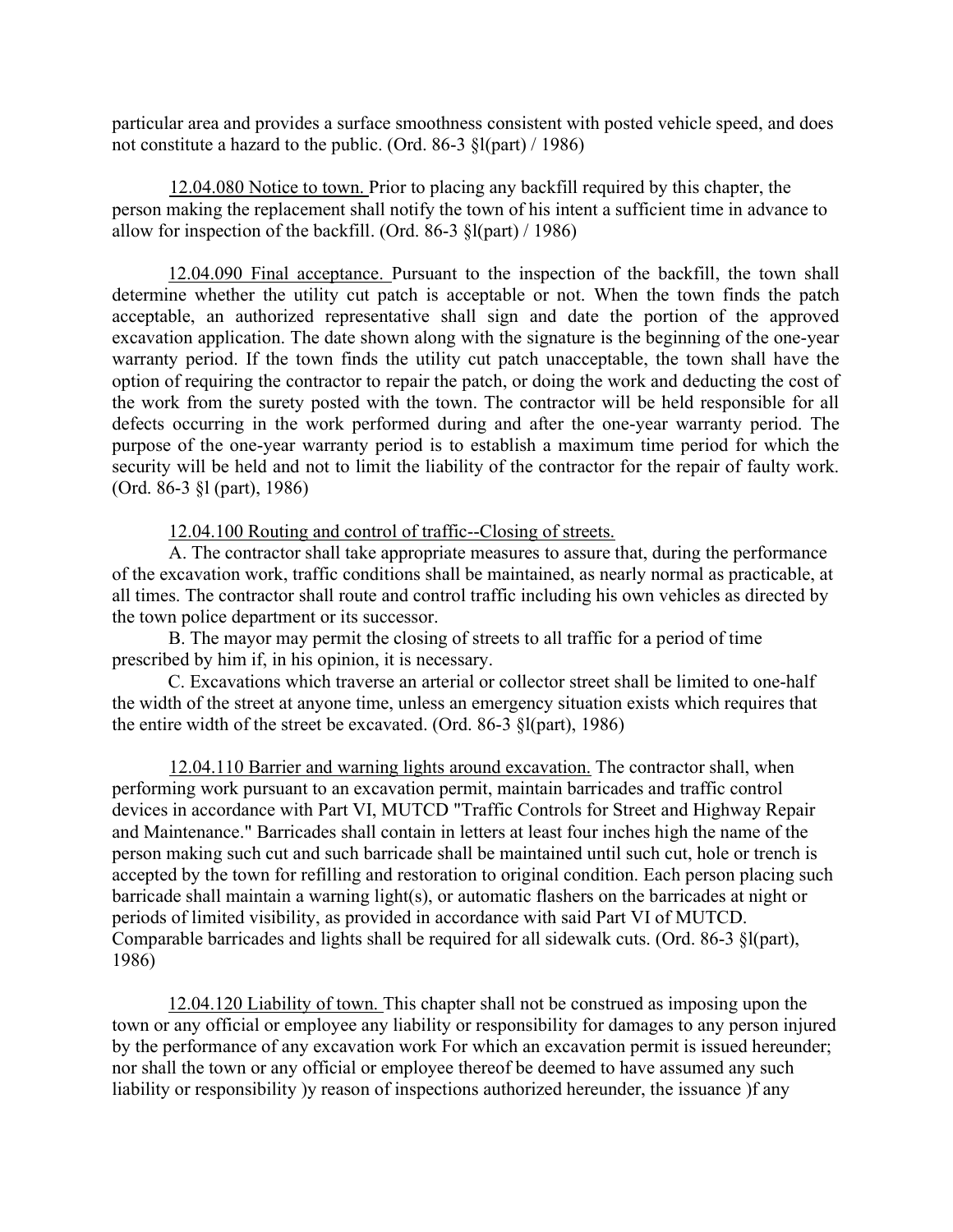permit or the approval of any excavation work. (Ord. 86-3 §l(part), 1986)

12.04.130 Violation--penalty. A. Any person who shall violate any provision of this chapter shall be guilty of a misdemeanor, and upon conviction thereof shall be fined in an amount not exceeding seven hundred fifty dollars for each violation. Each day in which any such violation shall continue shall be deemed a separate offense.

B. The imposition of any fine shall not bar institution of appropriate legal actions or proceedings by the town to restrain, correct or abate the violations through injunctions, mandamus or otherwise, nor shall the institution of such legal actions or proceedings be deemed a bar to the imposition of such fine.

C. Any person violating any of the provisions of this chapter shall become liable to the town for any expense, loss, or damage occasioned by the town by reason of such violation and the town may institute appropriate civil action to recover any such expense or loss, together with reasonable attorney's fees and costs incurred by the town in bringing such action. (Ord. 86-3 §1 (part), 1986)

### Chapter 12.08

## STREET AND SIDEWALK USE REGULATIONS

### Sections:

12.08.010 Obstruction of streets, alleys and sidewalks. 12.08.015 Maintenance of Public Throughways 12.08.020 Dumping in street prohibited.

12.08.010 Obstruction of streets, alleys and sidewalks. No person in the town shall in any manner encumber or obstruct any street, alley or sidewalk or erect or place any building in whole or in part upon any street, alley or sidewalk or any public grounds without first obtaining a permit from the town marshal. (Prior code §5-413)

12.08.015 Maintenance of public throughways.

A. No private owner, possessor, developer, leaseholder, or other person or entity controlling or charged with maintaining a street, byway, access route, or other way of conveyance used or intended to be used by the public for ingress, egress or travel, shall allow, either intentionally, recklessly or negligently, that way of conveyance to present a danger to, or inhibit the progress of any person or property, lawfully allowed to be present at that location. A danger to person or property shall include maintaining a way of conveyance in a manner likely to damage vehicles or hinder the progress of emergency vehicles.

B. Any person who shall violate any provision of this chapter shall be guilty of a misdemeanor, and upon conviction thereof shall be fined in an amount not exceeding \$750.00 for each violation. Each day in which any such violation shall continue shall be deemed a separate offense.

C. The imposition of any fine shall not bar institution of appropriate legal actions or proceedings by the town to restrain, correct or abate the violations through injunctions,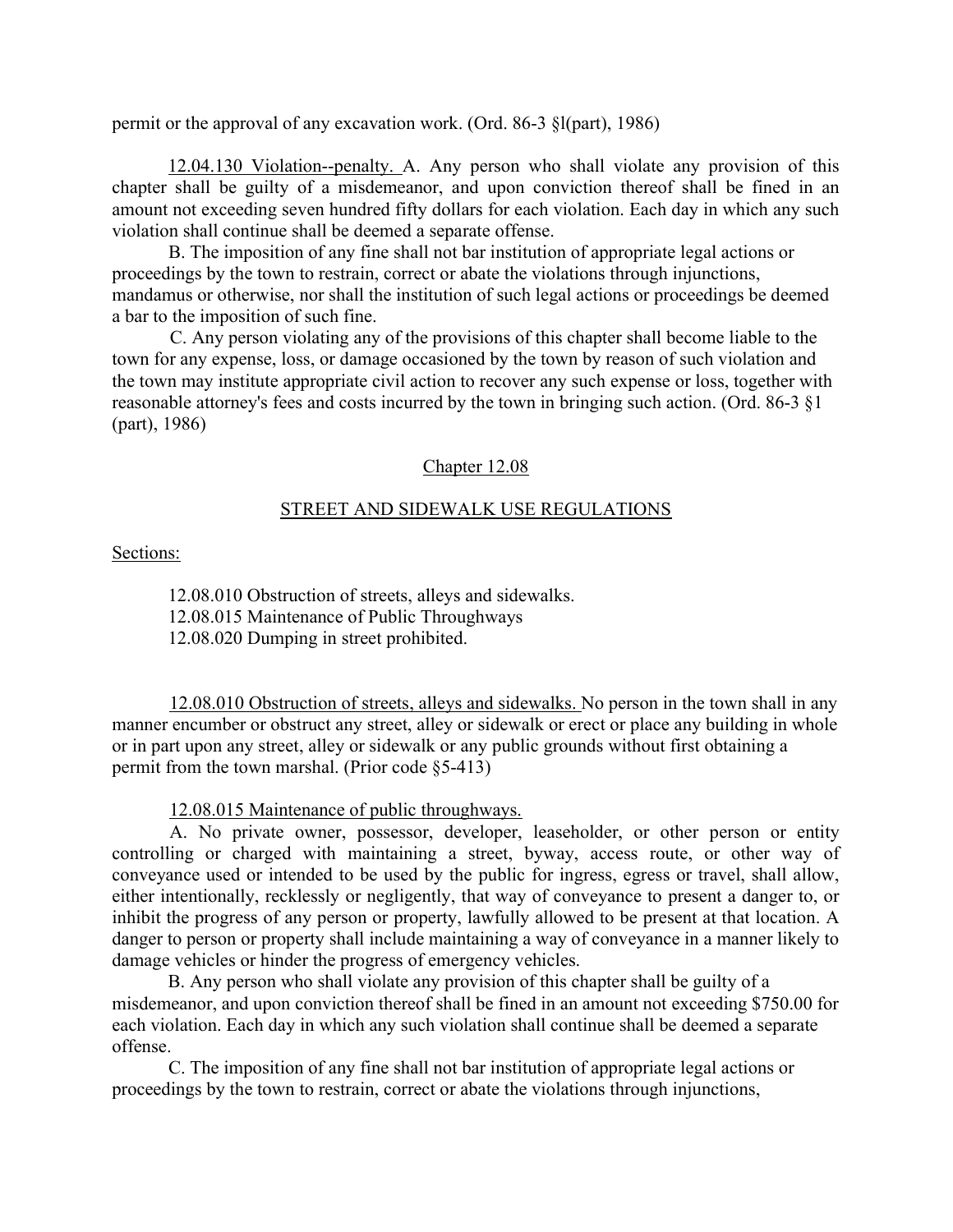mandamus or otherwise, nor shall the institution of such legal actions or proceedings be deemed a bar to the imposition of such fine.

D. Any person violating any of the provisions of this chapter shall become liable to the town for any expense, loss or damage occasioned by the town by reason of such violation and the town may institute appropriate civil action to recover any such expense or loss, together with reasonable attorney's fees and costs incurred by the town in bringing such action. (Ord. 2011-03)

### 12.08.020 Dumping in streets prohibited.

A. It shall be unlawful to dump, deposit, or pour any material, including water, within the public right-of-way of a street within the Town of Marbleton, or to dump, deposit, or pour any material on private property in such manner or in such quantity as to cause it to run into such public right-of-way.

B. A violation of this section is punishable by a fine of not more than \$750.00 for each occurrence. (Ord. 2004-4, 2004)

## Chapter 10.10

## PARKING REGULATIONS

## 12.10.010 Extended Parking in front of another's residence prohibited 12.10.020 Parking Preveting the removl of snow or ice 12.10.030 Parking preveting the operation, installation or repair of utilities

12.10.010 Extended parking in front of another's residence prohibited. No person or other entity shall park a vehicle, trailer, camper or other property in front of a residence of another for a period of more than five (5) hours without the express revocable consent of the owner and/or occupant. The five (5) hour limit is cumulative, and does not authorize the repeated use of the limited exception. Prohibited parking under this Ordinance includes property owned and/or licensed by the Town as a right-of-way.

12.10.020 Parking preventing the removal of snow or ice. No person or other entity shall place or keep a vehicle, trailer, camper or other property in a place or manner which prevents the safe and efficient removal of snow or ice from the Town's street's and/or sidewalks. Upon notice of the need to move such a vehicle by phone or notice placed on the vehicle or property, the owner shall immediately cause the property to be moved. Obstructive property, if necessary, may be moved by the Town at the owner's expense.

12.10.030 Parking preventing the operation, installation or repair of utilities. No person or other entity shall place or keep a vehicle, trailer, camper or other property in a place or manner which prevents the operation, installation or repair of utilities or other Town property or property of a Town franchisee. Upon notice of the need to move such a vehicle by phone or notice placed on the vehicle or property, the owner shall immediately cause the property to be moved. Obstructive property, if necessary, may be moved by the Town at the owner's expense.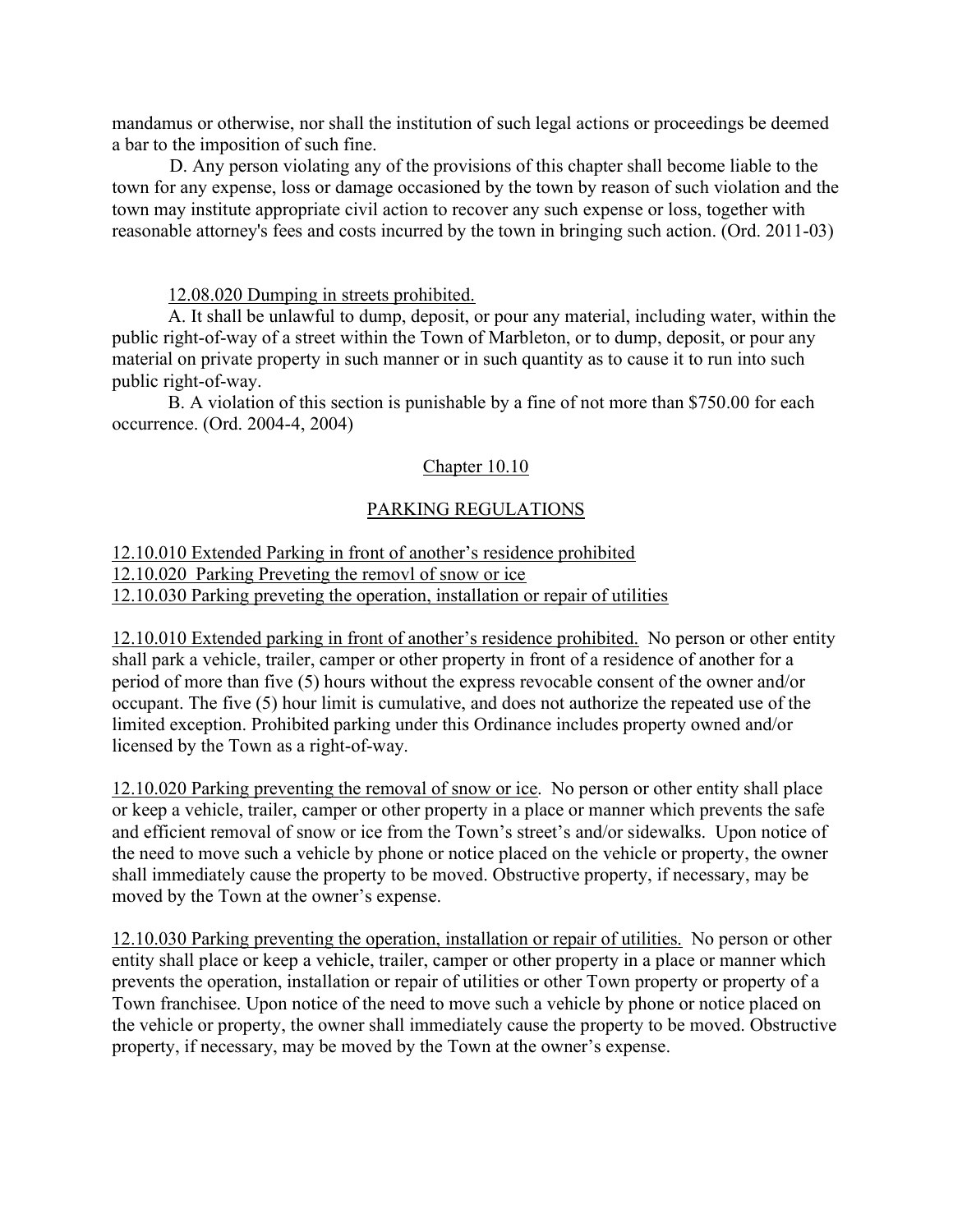### Chapter 12.12

### SNOW AND ICE REMOVAL

### Sections:

12.12.010 Definitions. 12.12.020 Snow and ice to be removed from sidewalks by private persons. 12.12.025 Snow and ice to be removed from public throughways. 12.12.030 Depositing of snow and ice. 12.12.040 Vio1ations--work done--liability. 12.12.050 Liability of town. 12.12.060 Violation; penalty.

12.12.010 Definitions. For the purposes of this chapter, the following terms, phrases, words and their derivations shall have the meanings given in this section. Sidewalk" means that portion of a street between the curb lines, or the lateral lines of a roadway, and the adjacent property lines, intended for the use of pedestrians. (Ord. 87-1 §1 (part), 1987)

12.12.020 Snow and ice to be removed from sidewalks by private persons. .

A. The owners, agents, lessees or occupants of any house, warehouse, store, shop, apartment house or any other building, and the owner or agent of any vacant lot or lots within the town shall keep the sidewalks in front of and adjoining such property clean, and after any fall of snow, shall cause the snow and all slush and ice to be immediately removed from the sidewalk fronting or adjacent to their respective property into the parkway or gutter of the street as provided in Section 12.12.030 of this chapter.

B. However, in the event snow and ice on a sidewalk has become so hard that it cannot be removed without likelihood of damage to the sidewalk, the person or entity charged with its removal shall cause enough sand or other abrasive to be put on the sidewalk to make travel thereon reasonably safe, and shall then, as soon thereafter as weather permits, cause said sidewalk to be thoroughly cleaned. (Ord. 87-1  $\S1$  (part), 1987)

12.12.025 Snow and ice to be removed from public throughways. No private owner, possessor, developer, leaseholder, or other person or entity controlling or charged with maintaining a street, byway, access route, or other way of conveyance used or intended to be used by the public for ingress, egress or travel, shall fail to keep such conveyances free of snow, slush and ice as necessary to allow the safe use of said way of conveyance. If said way of conveyance cannot be maintained free of snow, slush and ice, said way of conveyance shall be salted, sanded or otherwise treated so as to allow the safe use of said way of conveyance. (Ord.2011-03)

12.12.030 -Depositing of snow and ice. No owner, agent, lessee or occupant shall deposit or cause to be deposited any snow and/or ice on or against a fire hydrant or on any sidewalk or street, except that snow and/or ice may be deposited within the parkway or gutter of the adjacent street, provided there is no adjacent private yard area upon which the snow and ice can be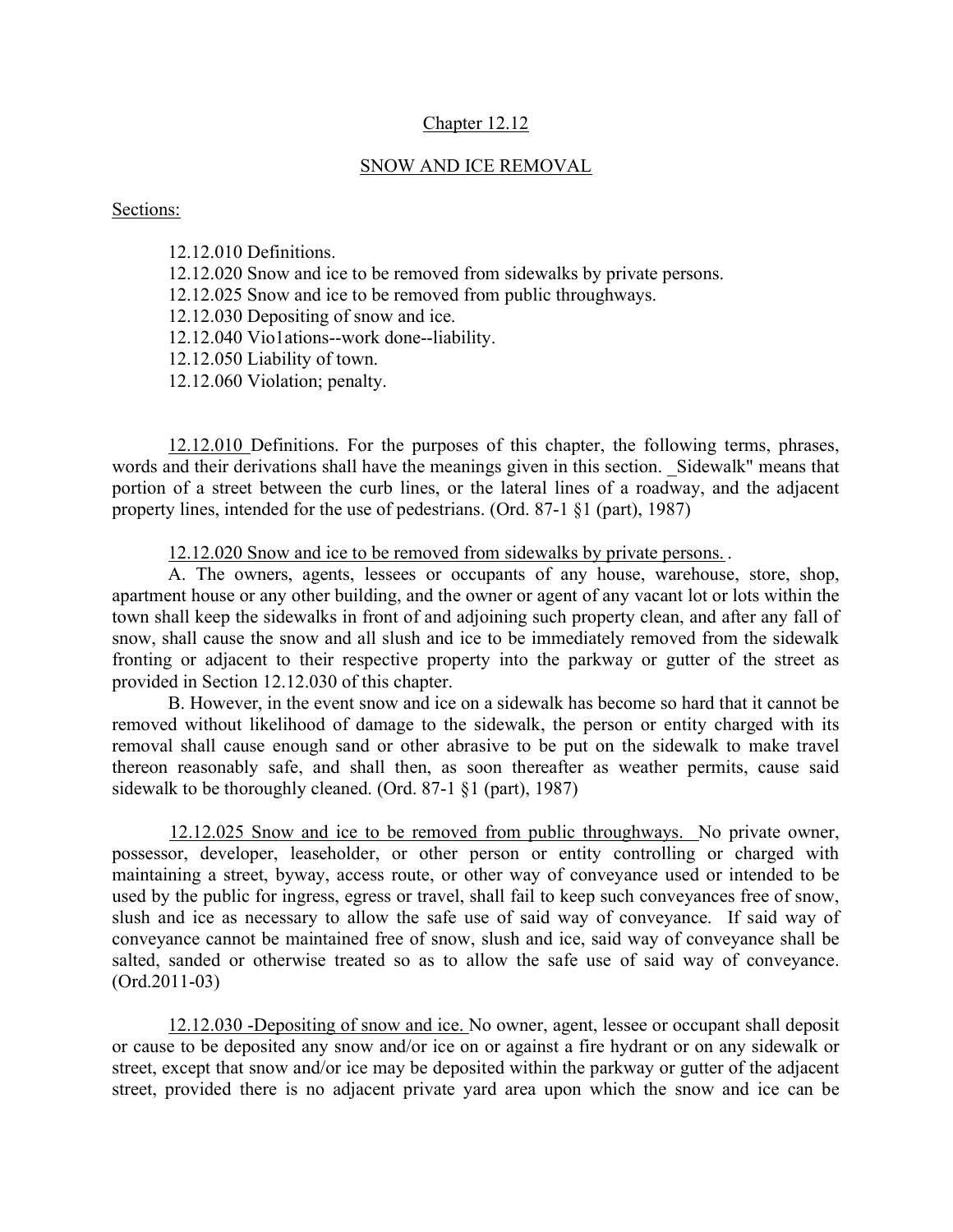deposited. If such adjacent private yard area is under the control of the owner, agent, lessee or occupant, the snow and ice shall be deposited thereon. (Ord. 87-1 §1 (part), 1987)

### 12.12.040 Violations--work done--liability.

A. In the event of the failure of any owner, agent, lessee or occupant to clear away or treat with abrasives and subsequently clear away any snow and ice from any sidewalk as provided in this chapter, or cause this to be done, the mayor, maintenance supervisor or building inspector, as soon as practicable after such failure, shall have the authority to cause such work to be done by town personnel or by independent private persons or firms.

B. The mayor, maintenance supervisor or building inspector shall ascertain and keep a record of the exact cost of all work he may cause to be done or contracts to be done in accordance with this section on account of each act or omission of each owner, agent, lessee, or occupant.

C. Each owner, agent, lessee or occupant whose act or omission makes it necessary that the mayor, maintenance supervisor or building inspector cause work to be done or contract work to be done in accordance with this section shall be liable to the town for the cost of such work plus an amount equal to twenty percent of such costs for administration, record keeping and notice. (Ord. 87-1 §1 (part), 1987)

.12.12.050 Liability of town. This chapter shall not be construed as imposing upon the town or any official or employee any liability or responsibility for damages to any person injured by the performance of any snow or ice removal work; nor shall the town or any official or employee thereof be deemed to have assumed any such liability or responsibility by reason of performing or causing to be performed any work required hereunder, nor shall they be liable should they elect not to cause any snow or ice to be removed. (Ord. 87-1 §1 (part), 1987)

### 12.12.060 Violation--Penalty.

A. Any person who shall violate any provision of this chapter shall be guilty of a misdemeanor, and upon conviction thereof shall be fined in an amount not exceeding \$750.00 for each violation. Each day in which any such violation shall continue shall be deemed a separate offense.

B. The imposition of any fine shall not bar institution of appropriate legal actions or proceedings by the town to restrain, correct or abate the violations through injunctions, mandamus or otherwise, nor shall the institution of such legal actions or proceedings be deemed a bar to the imposition of such fine.

C. Any person violating any of the provisions of this chapter shall become liable to the town for any expense, loss or damage occasioned by the town by reason of such violation and the town may institute appropriate civil action to recover any such expense or loss, together with reasonable attorney's fees and costs incurred by the town in bringing such action. (Ord.87-1 §1(part),1987).

12.16.010 ,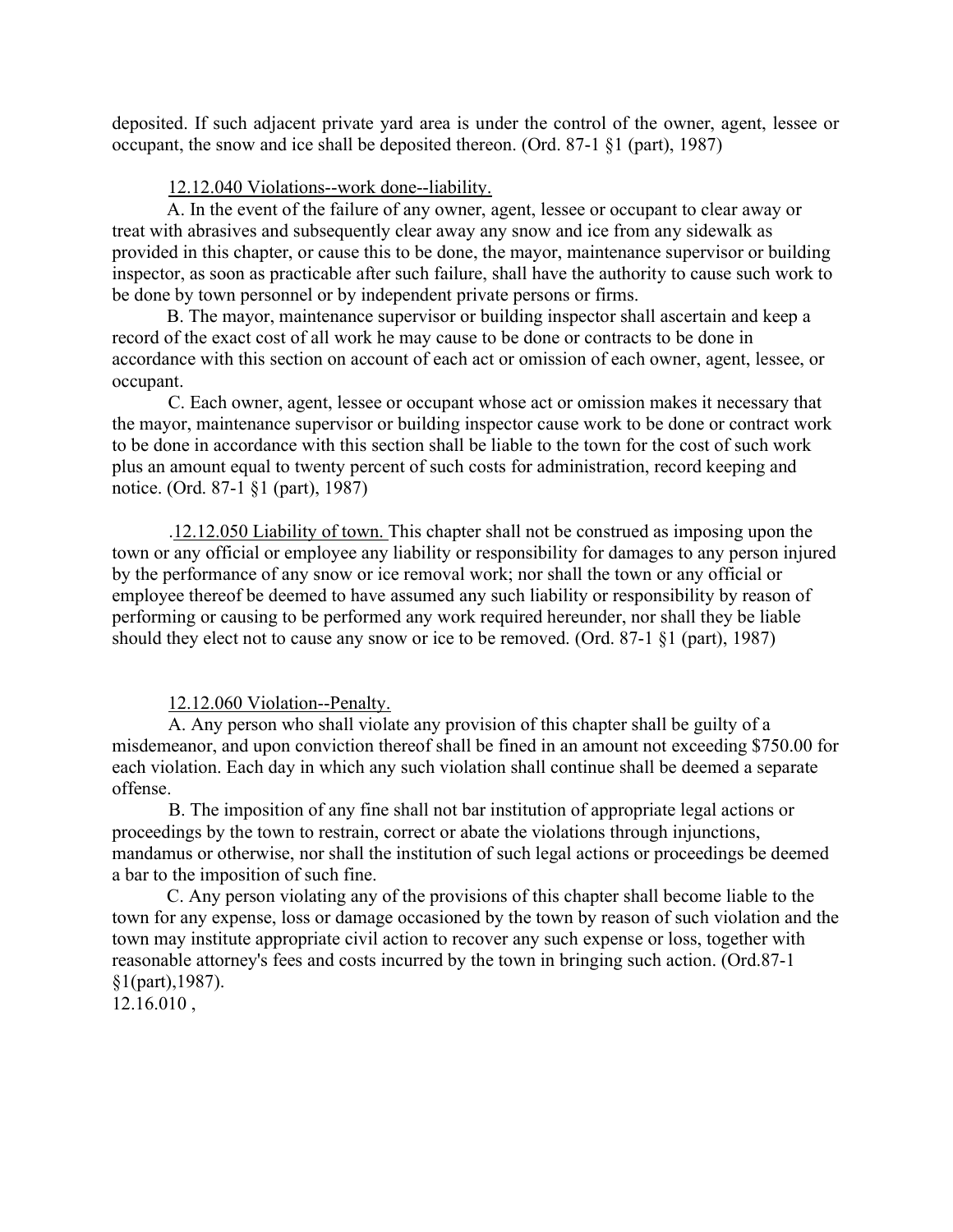# Title 12

# TREE AND PLANT REGULATION

Chapters:

12.16 Tree and Plant Regulation

# Chapter 12.16

# TREE AND PLANT REGULATION

Sections: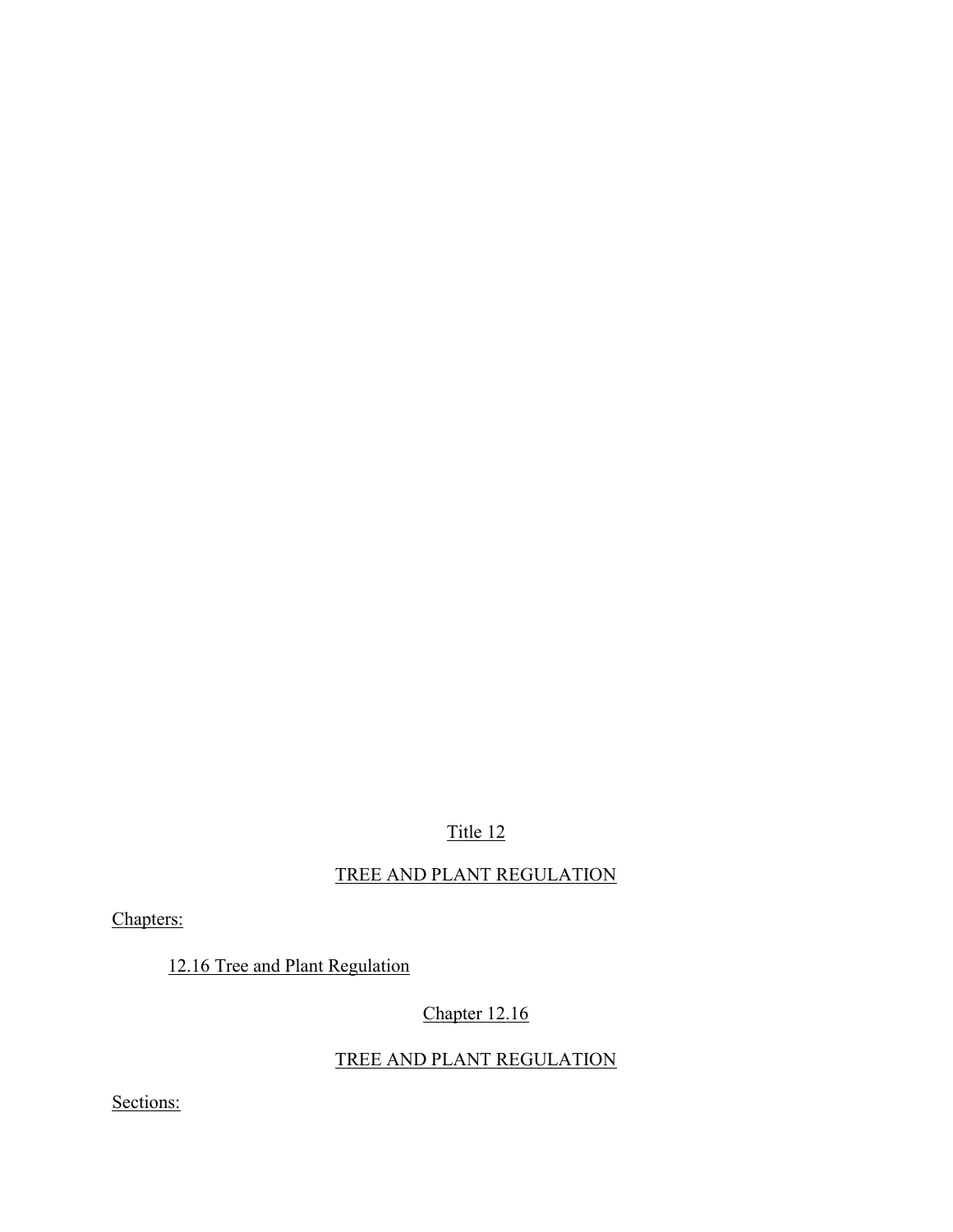12.16.010 Applicability 12.16.020 Definitions 12.16.030 Tree Advisory Board 12.16.040 Tree Species 12.16.050 Spacing 12.16.060 Distance from Curb and Sidewalk 12.16.070 Streets and Utilities 12.16.080 Landscaping 12.16.090 Public Tree Care 12.16.100 Tree Toppings 12.16.110 Hazardous Trees on Private Property 12.16.120 Tree Removal on Public Land 12.16.130 Trees Already in Place 12.16.140 Interference with Public Officials 12.16.150 Penalties

12.16.010 Applicability. This ordinance provides full power and authority over all trees, plants and shrubs located within street rights-of-way, parks and public places of the Town; and to trees, plants and shrubs located on private property that constitute a hazard or threat as described herein. (Ord. 98-5, 1998)

12.16.020 Definitions. As used in this Chapter, the following definitions apply:

A. "Street trees" are trees on Town property lying between private property lines on either side of all streets, avenues, or ways within the Town.

B. A "Tree" is any self-supporting woody plant together with its root system growing upon the earth, usually with one trunk of at least one inch in diameter and a height of four and one-half feet above the ground, or a multi-stemmed trunk system with a definitely formed crown. (Ord. 98-5, 1998)

### 12.16.030 Tree Advisory Board.

A. There is hereby created and established a Tree Advisory Board for the Town of Marbleton, which shall consist of five members, citizens and residents of this area, who shall be appointed by the Mayor with the approval of the Town Council. Members of the Board shall serve without compensation.

B. The term of the members of the Tree Board shall be three years, except that the initial term of two members shall be for one year and the term for two members shall be for two years. In the event a vacancy shall occur during the term of any member, a successor shall be appointed by the Mayor for the unexpired portion of the term.

 C. The Tree Board shall develop and administer a comprehensive community tree management program for the care of trees on public property.

D. The Tree Board shall produce an annual work plan addressing-planting, watering, fertilization, removal of dead and hazardous trees, safety, fine pruning, and insect and disease control.

E. The Tree Board shall recommend to the Town Council needed action to carry out its annual work plan. Any such action approved by the Town Council shall be carried out by the Town. (Ord. 98-5, 1998)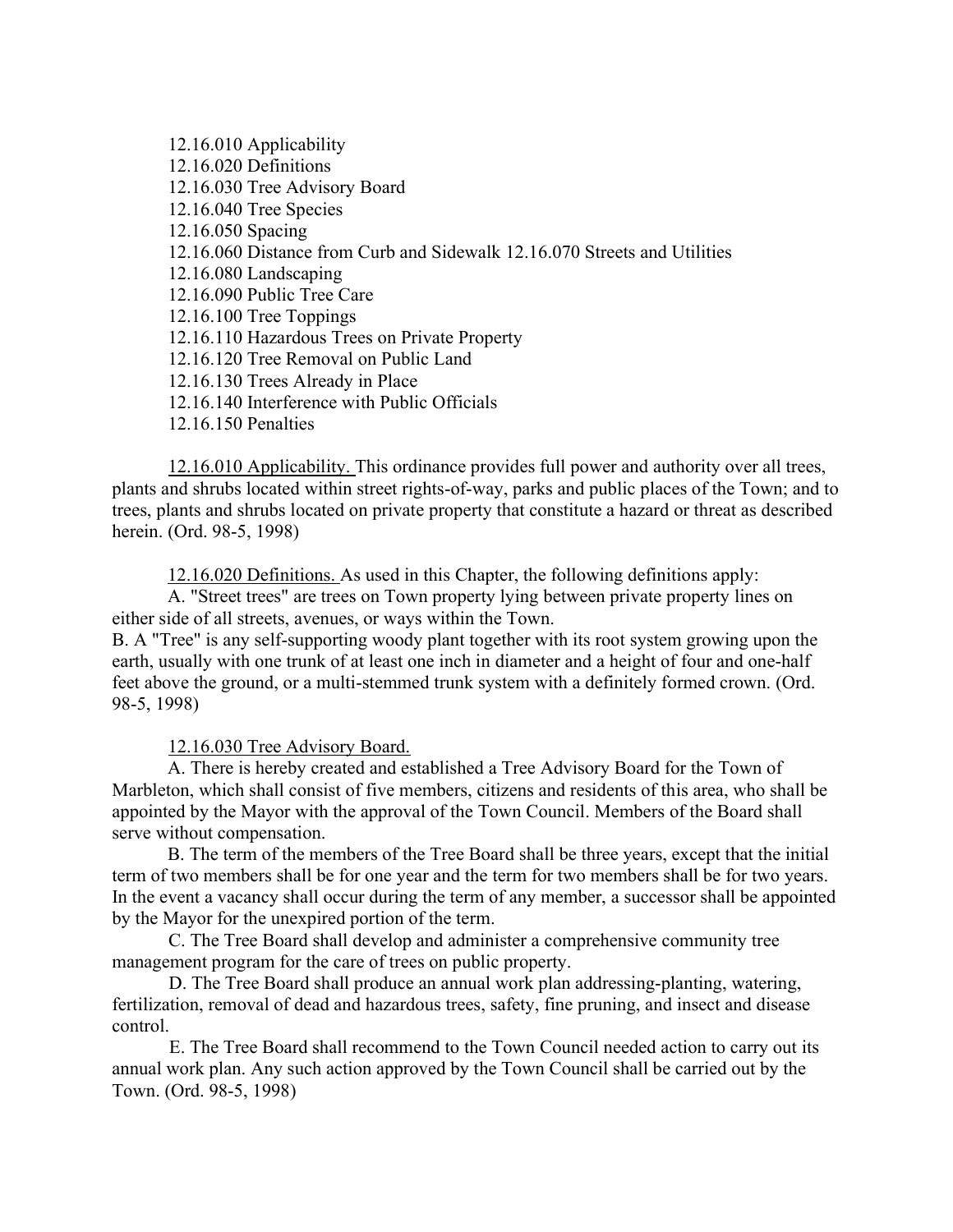12.16.040. Tree Species. Any trees which are hardy and adaptable to this altitude zone and recommended for growth in this area may be planted. Listings of trees recommended for growth in this area may be obtained from the Tree Advisory Board and from other public resources known to the Tree Advisory Board. The Tree Advisory Board will provide upon request, information and advice concerning tree species selection, care and planting of trees and other related information. (Ord. 98-5, 1998)

12.16.050. Spacing. The spacing of street trees will be in accordance with the recommendations of the Agricultural Extension Service, University of Wyoming, Laramie, Wyoming, or from the local County Extension Agent for the particular type of tree to be planted. Consideration shall be given for special plantings designed or approved by a landscape architect, landscape designer, or person engaged in the field of landscape contracting. (Ord. 98-5, 1998)

12.16.06O. Distance from Curb and Sidewalk. The distance trees may be planted from curbs or curb lines and sidewalks will be in accordance with the species and size of tree to be planted. No trees may be planted closer to any curb or sidewalk than the following, unlesss a root barrier is used:

A. For small trees, two feet.

B. For medium trees, three feet.

C. Large trees, four feet.

(Ord. 98-5, 19913)

12.16.070 Streets and Utilities.

A. No trees, other than small trees, may be planted under or within ten lateral feet of any overhead utility wire, or over or within five lateral feet of any underground water line, sewer line, transmission line or other utility.

 B. No street tree shall be planted closer than 30 feet of any street corner, measured from the point of nearest intersecting curbs or curb lines.

 C. No street tree shall be planted closer than ten feet of any fire hydrant or street light. (Ord. 98-5, 1998).

12.16.080 Landscaping. In new subdivisions or when the development of commercial property occurs, the Town Council upon recommendation of the Planning and Zoning Commission may require trees to be planted in any of the streets, parking lots, parks and other public places contained on the plat of lands henceforth developed and/or subdivided. (Ord. 98-5, 1998)

12.16.090. Public Tree Care. The Town shall have the right, but does not have the obligation to plant, prune, spray, preserve and remove trees and shrubs within the lines of all streets, alleys, avenues, lanes, squares and public grounds, as may be necessary to insure public safety or to preserve the symmetry and beauty of such public grounds. The Town may remove or cause or order to be removed any tree or part thereof which is in an unsafe condition or which by reason of its nature is injurious to sewers, electric power lines, gas lines, water lines, other public improvements, or is affected by any injurious fungus, insect or other pest. (Ord. 98-5, 1998)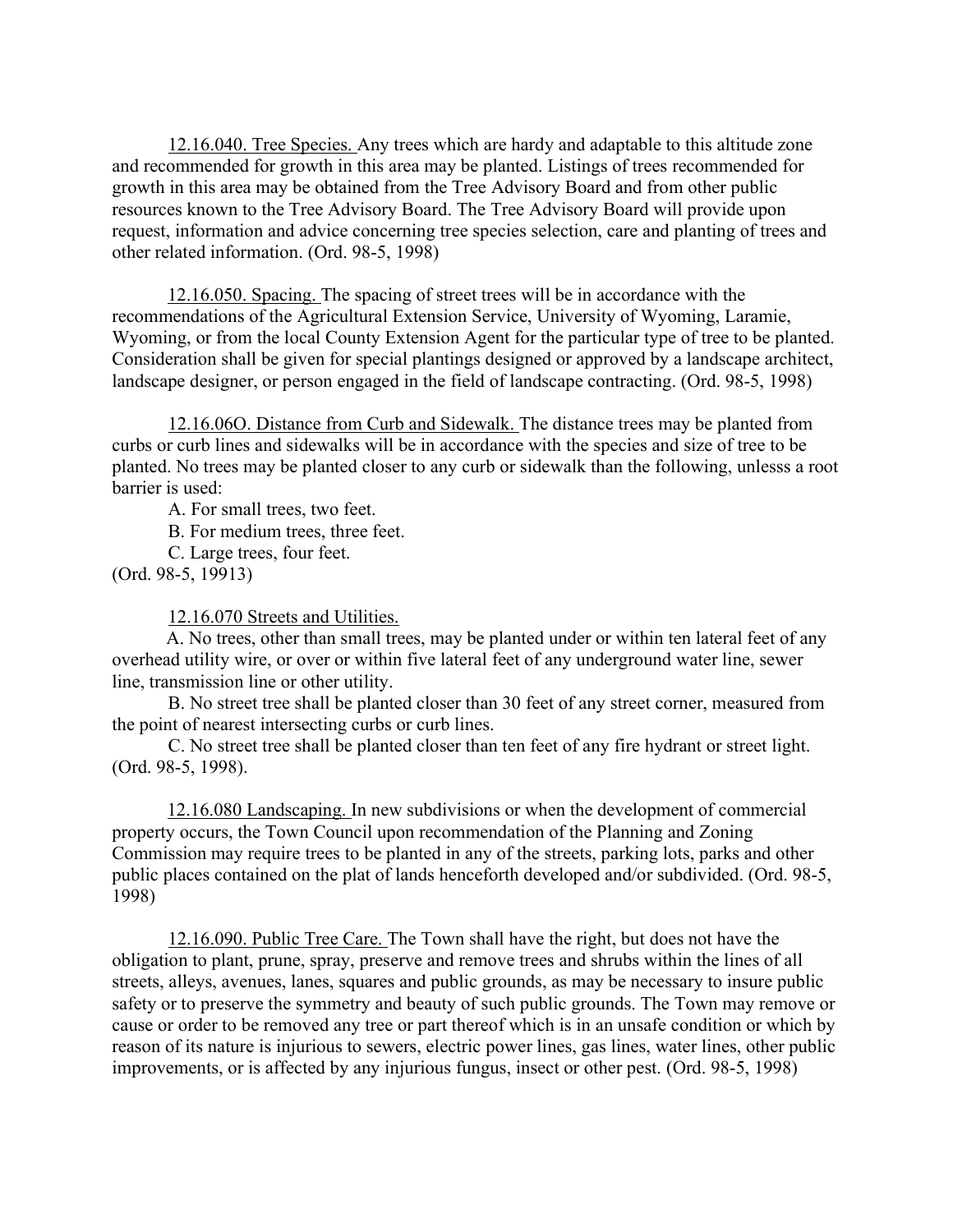12.16.100. Tree Toppings. It shall be unlawful as a normal practice for any person, firm or Town Department to top any street tree or other tree on public property. Topping is defined as the severe cutting back of limbs to stubs larger than three inches in diameter within the tree's crown to such a degree so as to remove the normal canopy to disfigure the tree. Trees severely damaged by storms or other causes or certain trees under utility wires or other obstructions where other pruning practices are impractical may be exempted from this Section at the determination of the Town. (Ord. 98-5, 1998)

### 12.16.110. Hazardous Trees on Private Property.

A. Upon the discovery of any tree which constitutes hazard to life or property or of any destructive or communicable disease or other 'pestilence which endangers the growth or health of trees, or threatens to spread disease of insect infestations, the Town shall at once cause written notice to be served upon the owner of the property upon which such diseased or infested tree is situated, and the notice shall require such property owner to eradicate, remove or otherwise control such condition within a reasonable time to be specified in such notice. In the event of failure of owners to comply with such provisions, the Town shall have the authority to remove such trees and charge the cost of removal to the owners.

B. The Town through its designee has the authority to enter onto private property whereon there is located any tree with an infectious disease or insect problem; dead or dying trees; a tree or limb{s) that obstruct street lights, traffic signs, or the free passage of pedestrians or vehicles; or a tree that poses a threat to safety, and to require the property owner to abate such condition or conditions. In the event of failure of owners to abate, the Town shall have the authority to abate such condition and charge the cost of abatement to the owners. (Ord. 98-5, 1998)

12.16.120. Tree Removal on Public Land. It shall be unlawful for any person, either for himself or another, to remove, destroy or cause to be destroyed any tree in or upon the public right-of-way of any street, alley, sidewalk or other public place within the Town, without having first obtained a written permit thereof. Any person desiring a permit to remove a tree, as required by this Section, shall submit a written application to the Tree Advisory Board for each tree or groups of trees per location. Such application shall be set forth the name and address of the applicant and owner, the name and address of the person doing the work, the kind of species of tree to be removed, location, of the tree, purpose of tree removal and landscape or site plan if possible. The Town Council may grant a removal permit upon recommendation by the Tree Advisory Board, which permit may contain such conditions as the Town Council may determine in the best interest of the Town in accordance with this Chapter. (Ord. 98-5, 1998)

12.16.130. Trees Already in Place. Trees already in place and growing at the effective date of this Chapter shall be exempt from Sections 12.16.040 through 12.16.070. Any replacement trees will be governed by said Sections. (Ord. 98-5, 1998)

12.16.140. Interference with Public Officials. It shall be unlawful for any person to prevent, delay or interfere with the Town, the Tree Advisory Board, or any other of their agents or servants, while engaging in planting, cultivating, mulching, pruning, spraying or removing of any street trees on private grounds, as authorized in this Chapter. (Ord. 98-5, 1998)